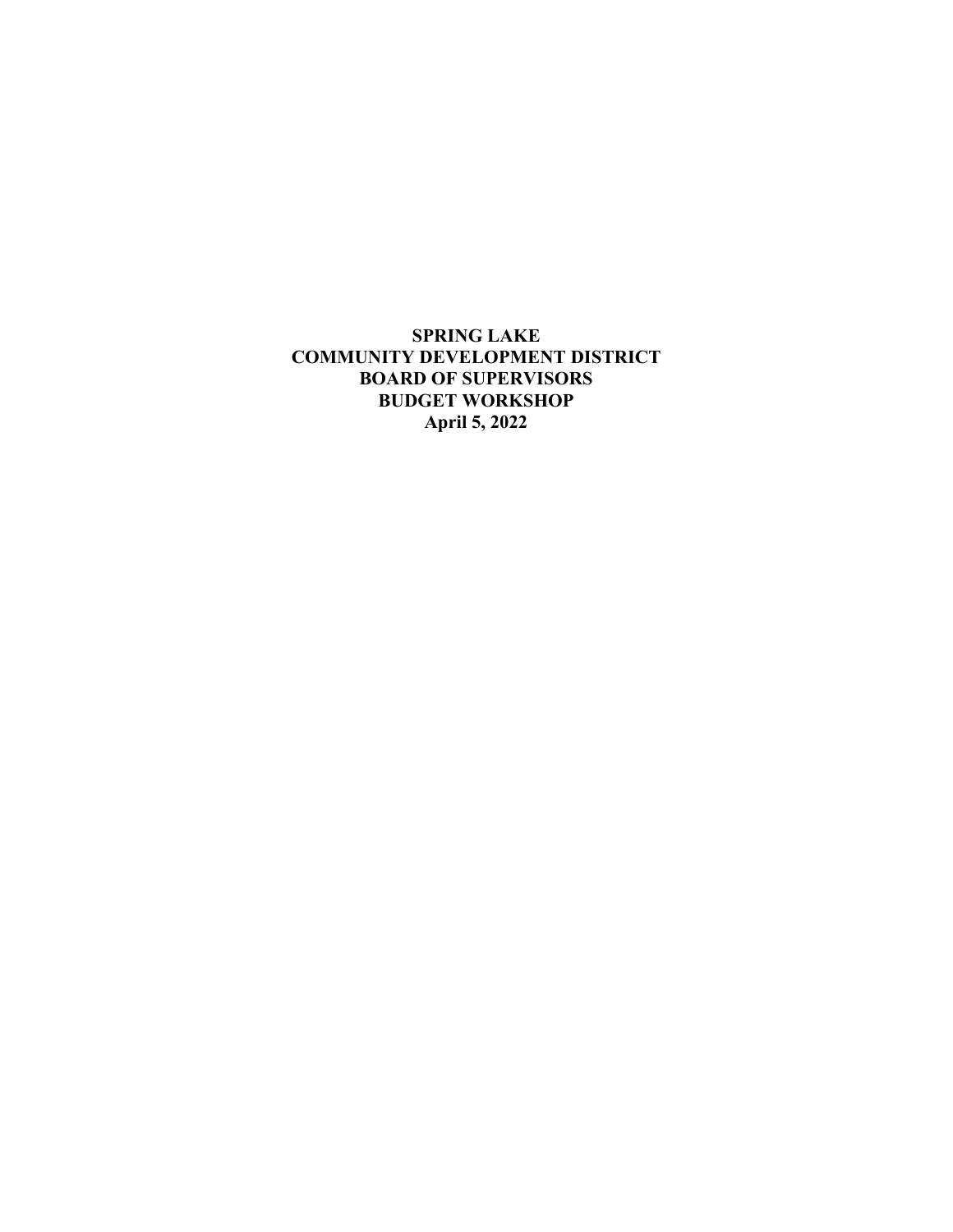# **SPRING LAKE COMMUNITY DEVELOPMENT DISTRICT AGENDA**

**April 5, 2022, at 2:00 P.M**

The Clubhouse at Lucaya Lake 11301 Lake Lucaya Drive, Riverview, FL 33579

| <b>District Board of Supervisors</b> | Chairman<br>Vice- Chairman<br>Supervisor<br>Supervisor<br>Supervisor | Warren C. Keipper<br><b>Ruth Brown</b><br>William Kidwell<br>Chrissy Nieves<br>Thomas Bigelow |
|--------------------------------------|----------------------------------------------------------------------|-----------------------------------------------------------------------------------------------|
| <b>District Manager</b>              | Meritus                                                              | Rick Reidt<br>Brian Lamb                                                                      |
| <b>District Attorney</b>             | Kutak Rock LLP.                                                      | Michael Eckert                                                                                |
| <b>District Engineer</b>             | Johnson Engineering, INC                                             | Phil Chang                                                                                    |

#### *All cellular phones and pagers must be turned off while in the meeting room*

The budget workshop will begin at **2:00 p.m.** with **Call to Order**, the public has the opportunity to comment on posted agenda items during the third section called **Audience Questions and Comments on Agenda Items**. Each individual is limited to **three (3) minutes** for such comment. The Board is not required to take action at this time but will consider the comments presented as the agenda progresses. The third section will be **Staff Reports.** This section allows the District Manager and Staff to update the Board of Supervisors on any pending issues that are being researched for Board action. Occasionally, certain items for decision within this section are required by Florida Statute to be held as a Public Hearing. In the event of a Public Hearing, each member of the public will be permitted to provide one comment on the issue, prior to the Board of Supervisors' discussion, motion, and vote. The fourth section is called **Business Items.** This section contains items for approval by the District Board of Supervisors that may require discussion, motions, and votes on an item-by-item basis. The fifth section is called **Consent Agenda**. The Consent Agenda section contains items that require the review and approval of the District Board of Supervisors as a normal course of business.

The final section is called **Supervisor Requests and Audience Questions, Comments and Discussion Forum**. This is the section in which the Supervisors may request Staff to prepare certain items in an effort to meet the district's need and where individuals may comment on matters that concern the District. The Board of Supervisors or Staff is not obligated to provide a response until sufficient time for research or action is warranted.

Pursuant to provisions of the Americans with Disabilities Act, any person requiring special accommodations to participate in this meeting is asked to advise the District Office at (813) 873-700, at least 48 hours before the meeting. If you are hearing or speech impaired, please contact the Florida Relay Service at 1 (800) 955-8770, or 7-1-1 who can aid you in contacting the District Office.

Any person who decides to appeal any decision made by the Board with respect to any matter considered at the meeting is advised that this same person will need a record of the proceedings and that accordingly, the person may need to ensure that a verbatim record of the proceedings is made, including the testimony and evidence upon which the appeal is to be based.

Agendas can be reviewed by contacting the Manager's office at (813) 873-7300 at least seven days in advance of the scheduled meeting. Requests to place items on the agenda must be submitted in writing with an explanation to the District Manager at least fourteen (14) days prior to the date of the meeting.